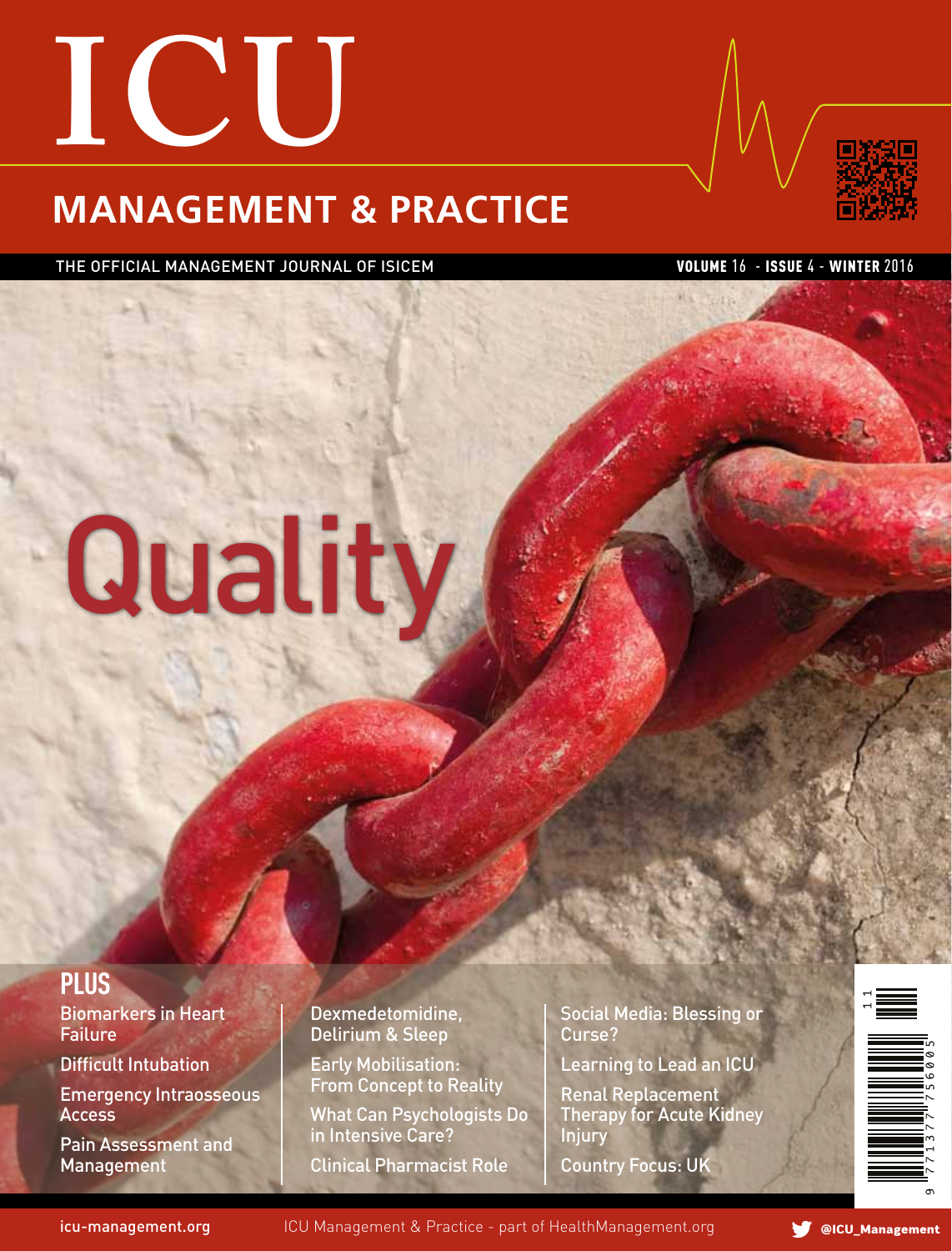

# **QUALITY MANAGEMENT** THE ROLE OF INTENSIVE CARE REGISTRIES

To initiate, maintain and advance a quality improvement programme in your intensive care unit consumes large amounts of time and energy. There are many advantages for quality management in joining an intensive care registry; the most important is access to precisely defined data for comparative audit.

#### **Sten M. Walther** Senior Consultant Cardiothoracic Anaesthesia and

Intensive Care Department of Cardiothoracic and Vascular Surgery Linköping University Hospital

Department of Medical and Health Sciences Faculty of Health Sciences Linköping University Linköping, Sweden





#### **Intensive Care Registries**

Joint collection of information about intensive care patients, their treatment and outcomes began in the 1950s with the aim of communicating and exchanging experiences (Norlander et al. 1961). From these early attempts several initiatives to collect and analyse comprehensive sets of information from a large number of intensive care units (ICUs) emerged, with a focus initially to document and learn from daily practice. Registries then developed from collecting data from discharged patients' charts to collect more reliable data that were defined in advance. The relevance of registries grew by moving from information that was accumulated at the ICU level to individual patient-level data. While sketchy data that characterised ICUs by describing levels of activity (i.e. number of admissions, length of stay, workload etc.) were useful at the start, registries holding detailed individualised information on consecutive patients (i.e. characteristics, diseases, interventions, outcomes) for long periods of time became powerful tools, which generated important observations from the 'real world' (Goldfrad and Rowan 2000). Over the years the scope of registries has expanded and the current agenda of many include issues of performance and accountability, often in partnerships with national intensive care societies or similar professional bodies with the general purpose to improve intensive care quality (for a collection of registries see **icuregswe.org/registries**).

#### **Intensive Care Quality**

A commonly applied framework to define intensive care quality uses five domains (**www. qualitymeasures.ahrq.gov**). These are the classical three domains of the Donabedian model (structure, process and outcome) (Donabedian

1978) and two additional domains: access to intensive care and patient experience. Structure indicators represent organisation, resources and equipment; process indicators are about the process of care between caregiver and patient, what we do or fail to do for patients and their families; and outcome indicators represents the results that we achieve at the patient level. Access to intensive care is the ability to provide

**COVER STORY:** QUALITY

## $\blacktriangleleft$  The most important undertaking of a registry is to support collection of precisely defined data from a group of ICUs  $\blacktriangleright$

timely and appropriate care. Patient experience in the context of intensive care may not only include patients' experiences but also include family members' observations. The structure, process, access and experience domains must be linked to a clinically relevant set of outcomes. Collectively they determine the value of intensive care, since value may be defined as a given outcome divided by the cost associated with the particular outcome. This relationship provides a link between quality and value of care (Murphy et al. 2015).

#### **Management of Intensive Care Quality**

Goodwill and enthusiasm of bedside physicians and nurses are important but not sufficient for improvement of intensive care quality. ICU directors and leaders who foster and enhance professional collaboration, authentic communication and transparent governance are instrumental for effective teamwork and delivery of high

quality care. Numerous practices and tools that improve intensive care have been described, some operational in the ICU microsystem (close to the patient) others at the organisational level (Guidet et al. 2016). *The critical first step to most approaches is measurement*. However, as Deming pointed out, collecting a profusion of figures and turning out volumes of records is not quality management (Deming 1972). Measurements, commonly used to construct quality indicators, must fit into an ICU quality improvement programme with the purpose of helping us understand, control and improve the processes and systems within which we work. A good quality measure must be important, valid, reliable, responsive, interpretable and feasible (Curtis et al. 2006). The relative emphasis of these properties may vary across cultural and medical contexts, as suggested by the differing choices and priorities of quality indicators among countries and between individuals (Flaatten 2012; Rhodes et al. 2012).

#### **How Can Registries Support Quality Management?**

Initiating, maintaining or advancing a local improvement programme consumes large amounts of time and energy. Joining an intensive care registry reduces the burden for an ICU and is associated with a number of important advantages. The efforts that are needed to educate staff, identify targets for improvement, select appropriate metrics, acquire necessary data, and analyse the data may be shared with other ICUs within the registry. This can be done without abandoning local priorities; it may instead stimulate local quality improvement work.

A few areas wherein participation in a registry may be particularly helpful are discussed briefly below and outlined in **Table 1**.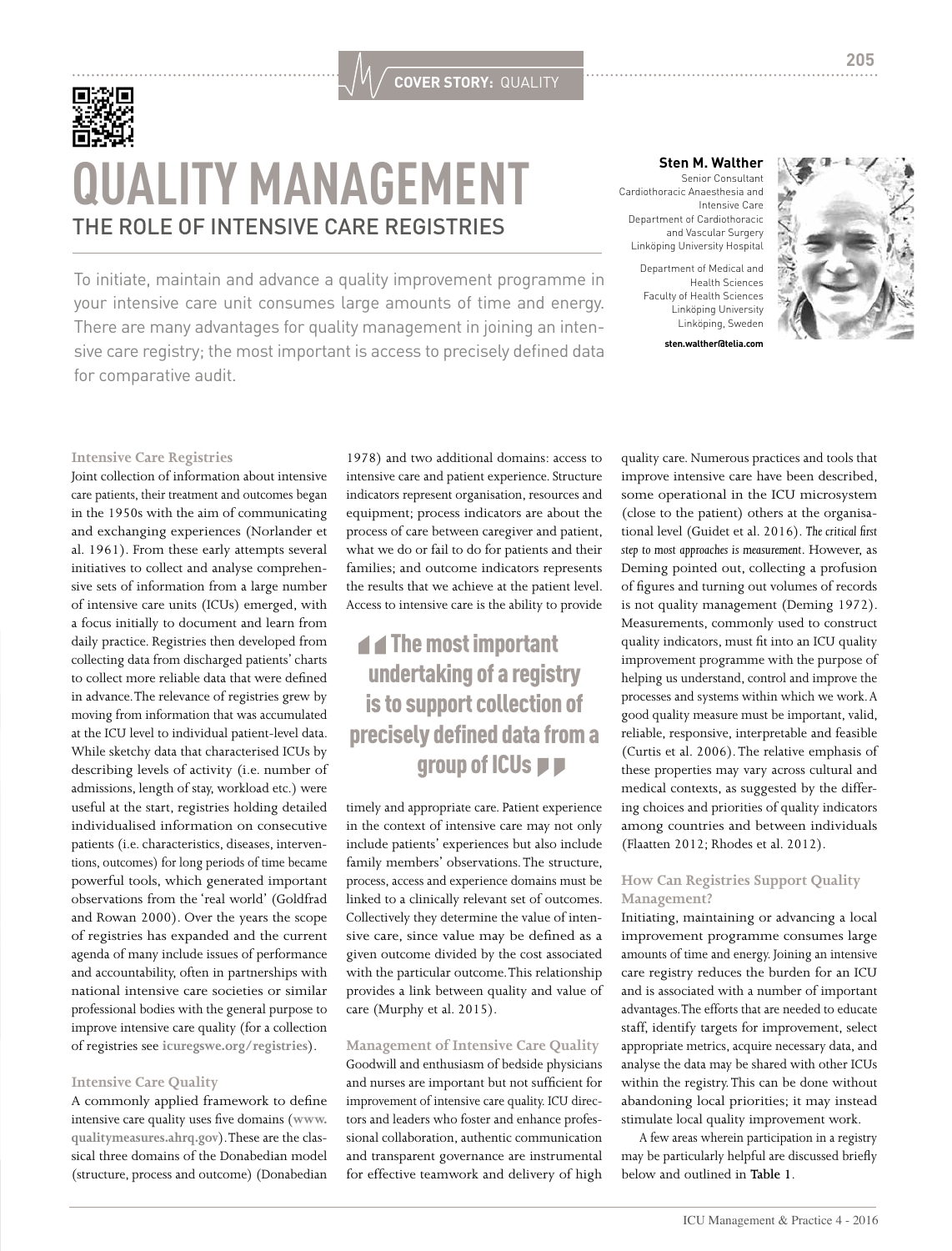#### *Data for Comparison*

The need for quality improvement in your ICU is best understood if there are data available about comparative performance (**Figure 1**). Hence the most important undertaking of a registry is to support collection of precisely defined data from a group of ICUs. The hard work that is needed to establish routines and methods in an ICU for timely and sustainable data collection is often underestimated. Many registries offer a kick start by giving help to create an infrastructure for viable data collection for newcomers; this is useful to increase the chances of success.

#### *Data Selection and Definitions*

Intensive care is at an advantage in that it is an environment rich in data and has a quite common and clearly defined principal outcome measure (death). An important role of registries is to harmonise selection of variables. However, data collection, whether for use locally or within a registry, must be selected to fit into a carefully considered plan for quality improvement. The recording of information without a specific purpose may otherwise lead to poor data quality and registration fatigue. If there is a need for more extensive recording, the basic dataset may be accompanied by time-limited collection of more extended datasets focusing on specific areas, e.g. treatment and outcomes of a carefully characterised elderly population. Variables should preferably be oriented toward a set of outcomes that matters to patients and families. However, collection of such information, which may include health-related quality of life and long-term survival, requires that we expand our ability to capture data in patients' disease trajectories in other parts of the care delivery system than the ICU. For management of intensive care quality the duration of follow-up must balance between what is most affected by care in the ICU, least affected by varying administrative policies (i.e. discharge to terminal care facilities), practically feasible for caregivers and most relevant for patients.

An important and helpful function that is provided by registries is to develop dictionaries and guidelines for data collection. These contain explicit and detailed definitions of variables as well as explicit rules for deciding how variables must be recorded, and they are regularly updated to fit changing circumstances.

#### *Data Accuracy and Coverage*

To be able to provide meaningful analyses registries must have mechanisms in place that



Figure 1. Variable life adjusted display of mortality 30 days after ICU admission due to out of hospital cardiac arrest (OHCA).

The seven lines represent different ICUs with about similar number of OHCA admissions during the study period (2011-2015).<br>Outcomes were risk-adjusted with a freshly calibrated SAPS3 based model (Engerström et al. 2016). N variation (i.e. differences in definitions, therapies, case mix not accounted for by the risk adjustment model and quality of care).

aid and confirm that imported data are valid, accurate and that coverage is complete. Ensuring complete coverage, i.e. that every patient that meets registry entry criteria is recorded, is particularly important to reduce the risk of selection bias. Validation of individual records includes looking for missing, unusual and invalid data, while validation at the ICU level means checking for unusual patterns, duplication and inconsistencies. The methods used by intensive care registries are usually also designed to help participating ICUs to identify and correct errors in their system for local data collection. Besides, registries may coordinate schemes for monitoring of accuracy and coverage by verification of patient records with source data. This is usually done after selecting a random number of records to be analysed with use of specific protocols, either internally by ICU staff or externally by an assessor visiting from the registry or another ICU.

#### *Case-Mix Adjustment*

A challenge for comparative audit of intensive care is that patients of all ages receive intensive care for a variety of disorders and symptoms; any effect of variation in intensive care quality

on outcomes may be hidden by differences in patient demographics, underlying health status, acute conditions and severity of illness (collectively referred to as 'case mix'). Comparing outcomes must take case mix into account and stratify or adjust for factors and circumstances that relate to the patient, comorbidities, acute disease and treatment before admission to ICU. Fortunately, intensive care has a history of using case mix adjusted models (usually risk adjustment models of in-hospital death) for benchmarking and audit of performance. An important mission for a registry is to maintain a validated, customised and updated risk adjustment model (Harrison et al. 2015; Engerström et al. 2016). Adjusting for risk is not only necessary for measuring outcomes accurately, but also for improving them. Understanding the link between risk factors and outcomes of critical illness is important for advancing intensive care.

#### *Data Feedback and Access*

Intensive care registries facilitate discussion and learning by producing reports that display relevant comparisons between member ICUs. If this is done with short report cycles, data